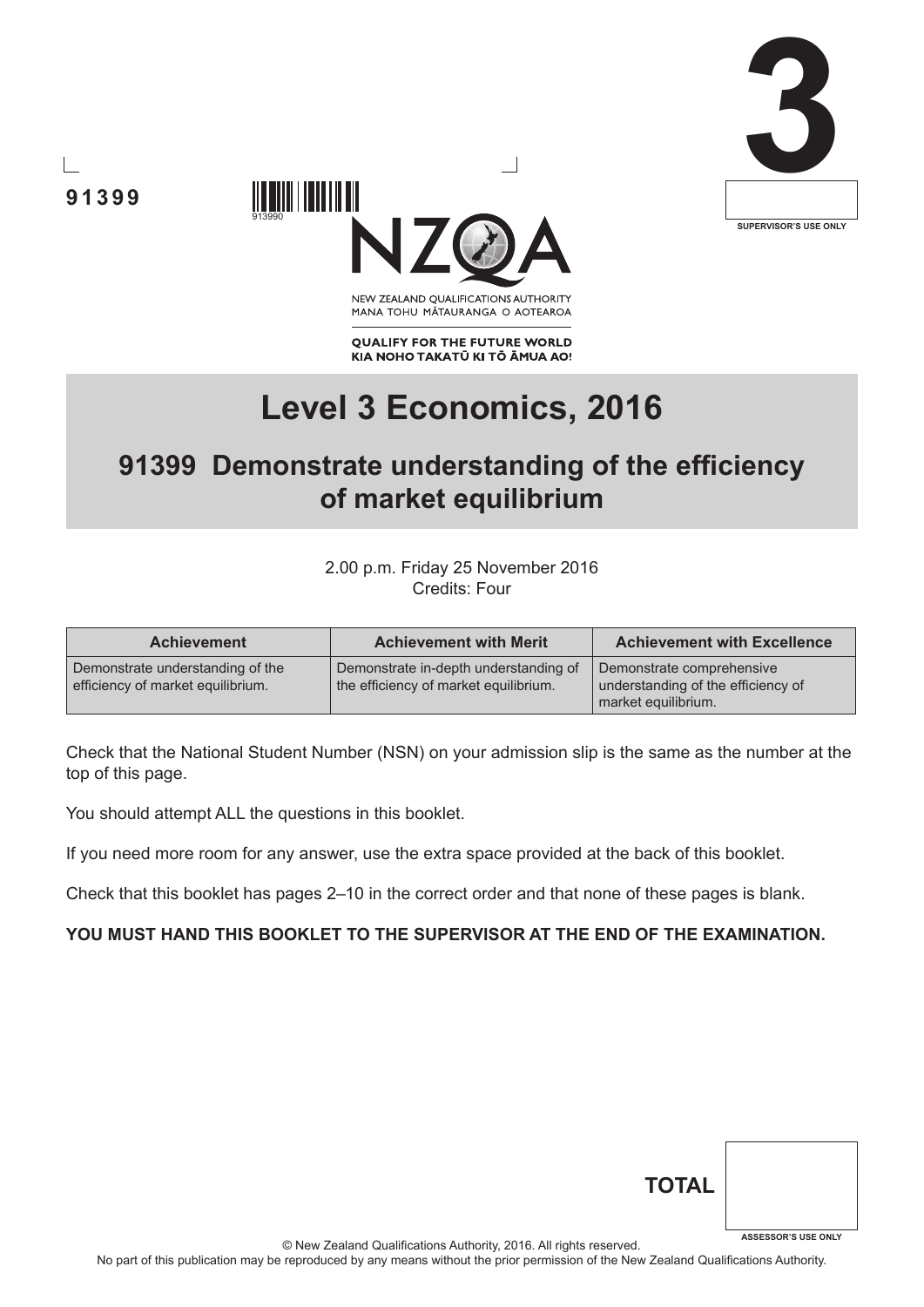### **QUESTION ONE: CHANGES IN THE TAXI MARKET**

New Zealand has some of the most expensive taxis in the world. Uber is a mobile app allowing consumers with smartphones to submit trip requests to Uber drivers who are using their own cars as taxis. With the arrival of Uber in New Zealand late last year, the future of the taxi industry is set to be changing ...

Sources (adapted): http://www.nzherald.co.nz/nz/news/article.cfm?c\_id=1&objectid=11255026, https://en.wikipedia.org/wiki/Uber\_(company)



- (a) (i) On Graph One, show the impact on the market for taxi rides in New Zealand of the increased number of suppliers brought about by the arrival of Uber. Clearly label the new equilibrium price  $(\mathsf{P}_{1})$  and the new equilibrium quantity  $(\mathsf{Q}_{1})$ .
	- (ii) Using Graph One and the concept of market forces, fully explain how equilibrium in the New Zealand taxi market would be restored.

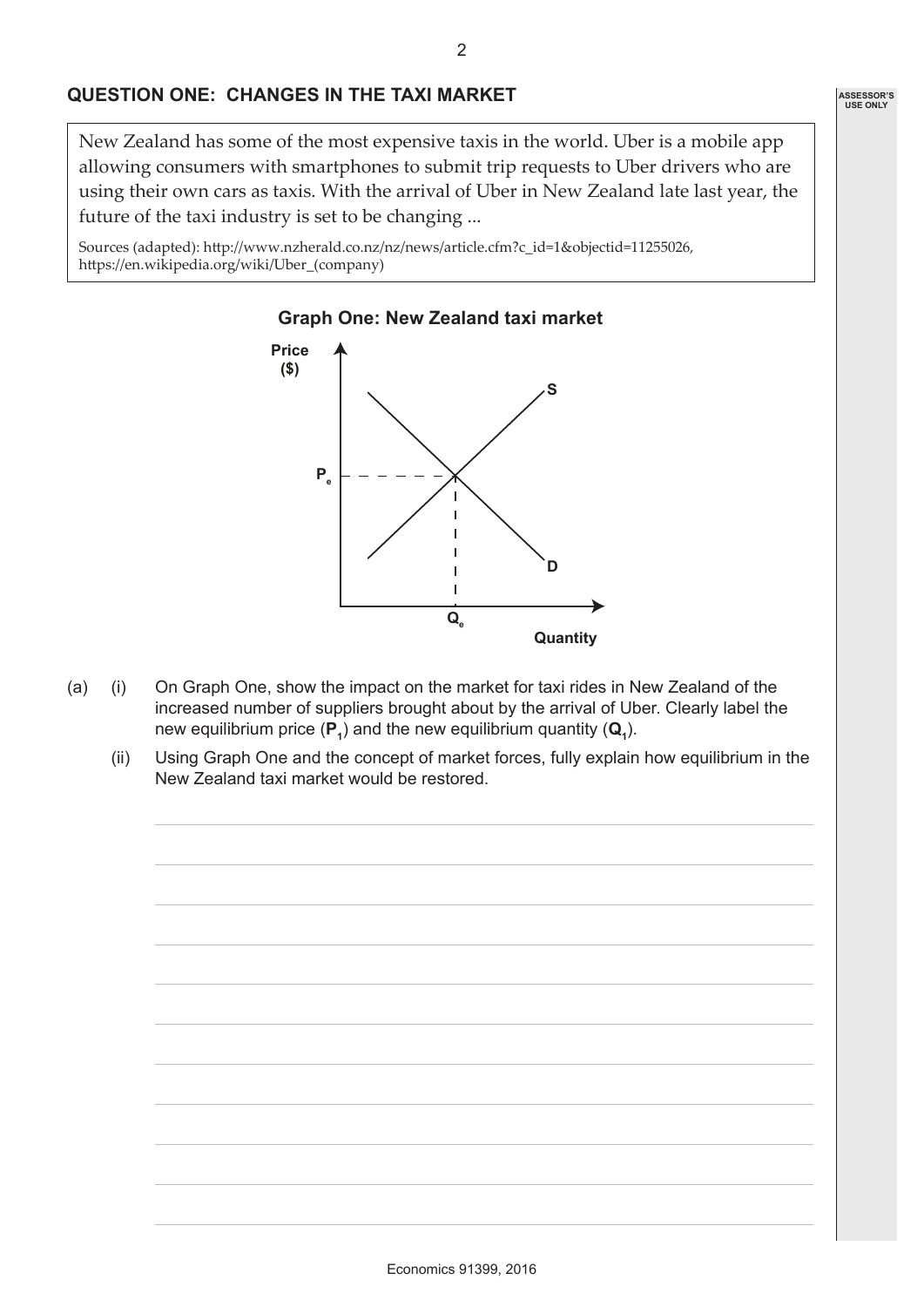A possible intervention by the government that would also result in lower taxi fares is a maximum price control. Graph Two below shows a maximum price ( $P_{\text{max}}$ ) set below the equilibrium price,  $P_{e}$ .

(b) (i) Use Graph Two to complete Table One in order to show the changes as a result of a maximum price control.



| <b>Table One</b>                         |                                        |
|------------------------------------------|----------------------------------------|
|                                          | <b>Labels from</b><br><b>Graph Two</b> |
| Consumer surplus before<br>maximum price |                                        |
| Consumer surplus after<br>maximum price  |                                        |
| Producer surplus before<br>maximum price |                                        |
| Producer surplus after<br>maximum price  |                                        |
| Deadweight loss                          |                                        |

(ii) Using both Graph Two and Table One, compare and contrast the impact on consumers, producers, and allocative efficiency in the New Zealand taxi market as a result of a maximum price.

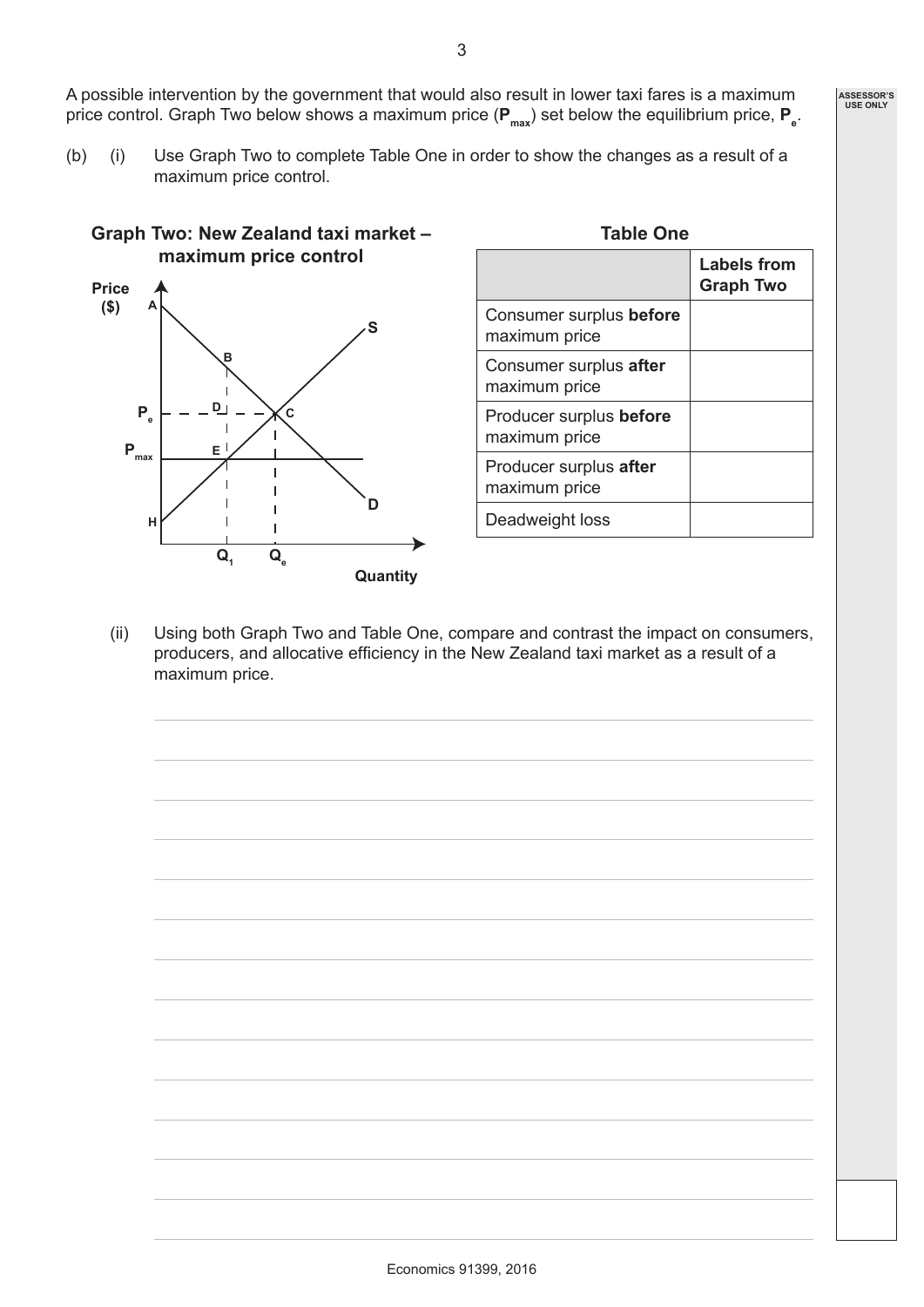#### **QUESTION TWO: IMPACT OF TARIFF REMOVAL ON IMPORTED GOODS**

New Zealand imports a wide range of goods from all over the world, including electronic equipment, pharmaceuticals, vehicles, toys, clothing, and footwear. The demand for some of New Zealand's imports is elastic; demand for others is inelastic.

The removal of tariffs has varying impacts if applied to imports with different elasticities of demand.

(a) (i) Use Graph Three and the values provided to complete Table Two. The first two calculations have been done for you.



(ii) Referring to Graph Three and Table Two, fully explain the impact on consumers, producers, the government, and allocative efficiency of the tariff removal from imported goods that are **elastic** in demand.

**Table Two**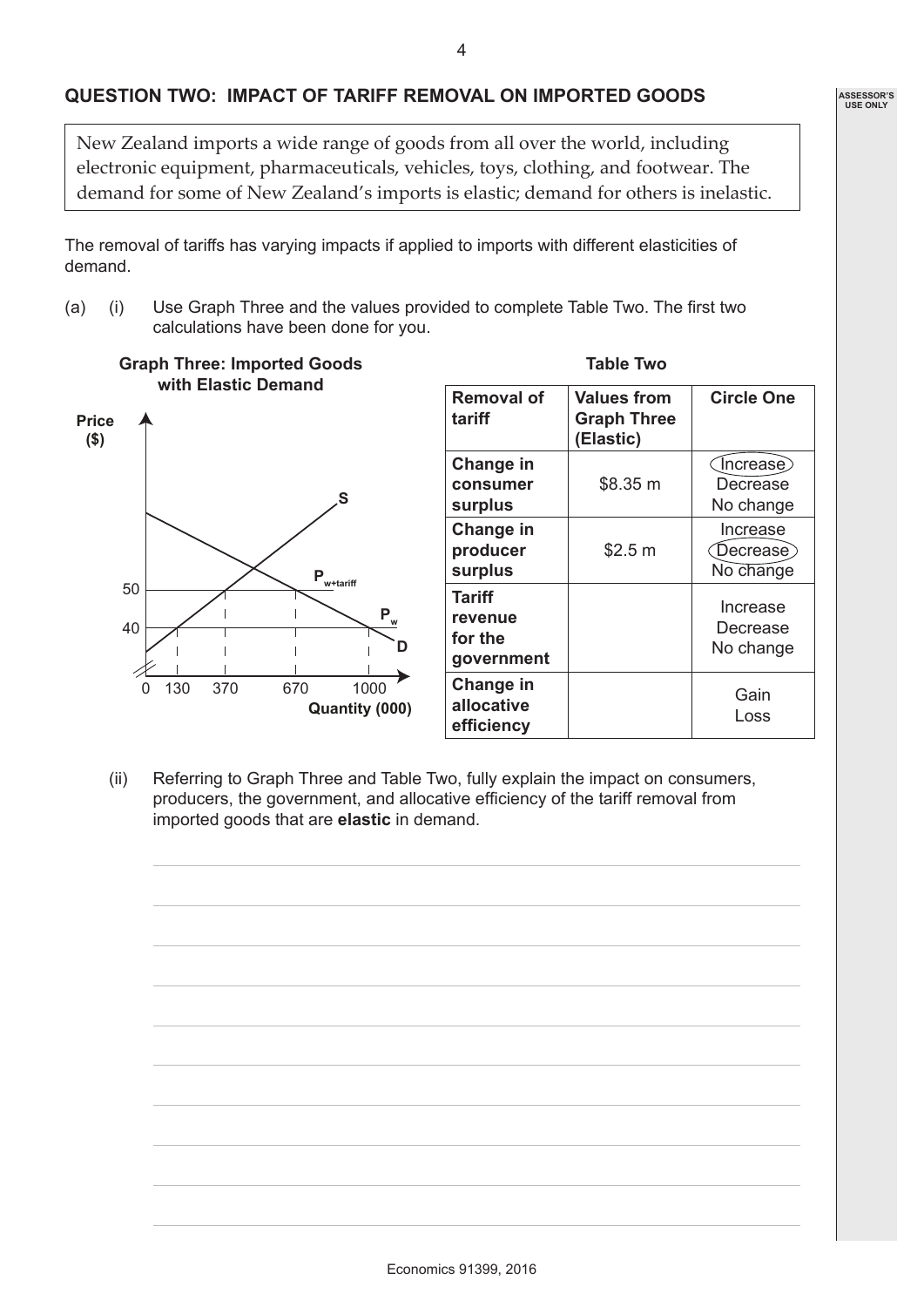**ASSESSOR'S USE ONLY**

(b) Use Graph Four and the values provided to complete Table Three.



|                                  | <b>Table Three</b>                                     |                                   |
|----------------------------------|--------------------------------------------------------|-----------------------------------|
| <b>Removal of</b><br>tariff      | <b>Values from</b><br><b>Graph Four</b><br>(Inelastic) | <b>Circle One</b>                 |
| Change in<br>consumer<br>surplus |                                                        | Increase<br>Decrease<br>No change |
| Change in<br>producer<br>surplus |                                                        | Increase<br>Decrease<br>No change |
|                                  |                                                        |                                   |

(c) Compare and contrast the impact of the removal of tariffs on consumer surplus and producer surplus when goods have different elasticity of demand. In your answer, refer to Table Two and Table Three and both graphs. Fully explain any difference in the impact on consumer and producer surplus.

**More answer space is available on the next page.**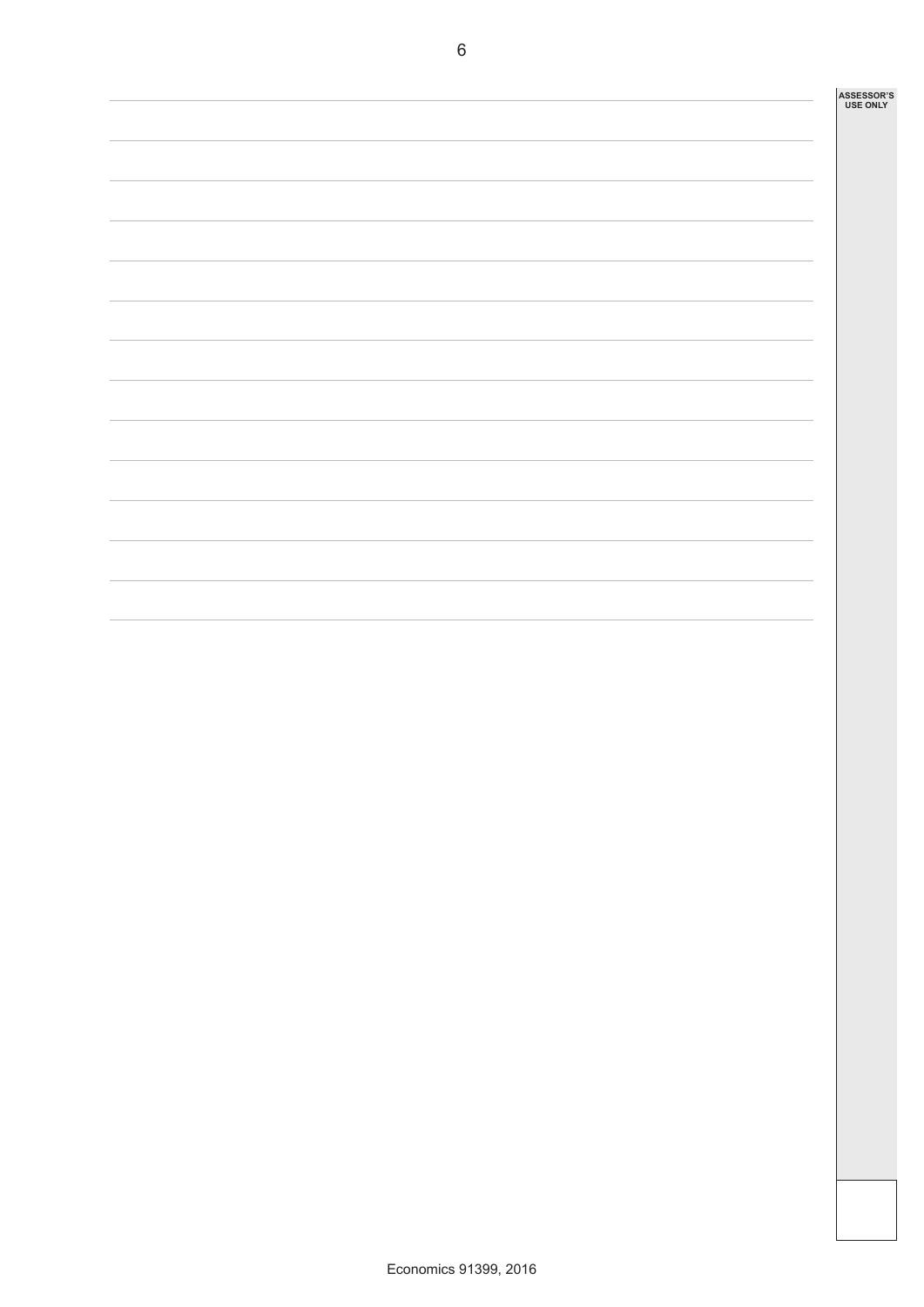**This page has been deliberately left blank. The examination continues on the following page.**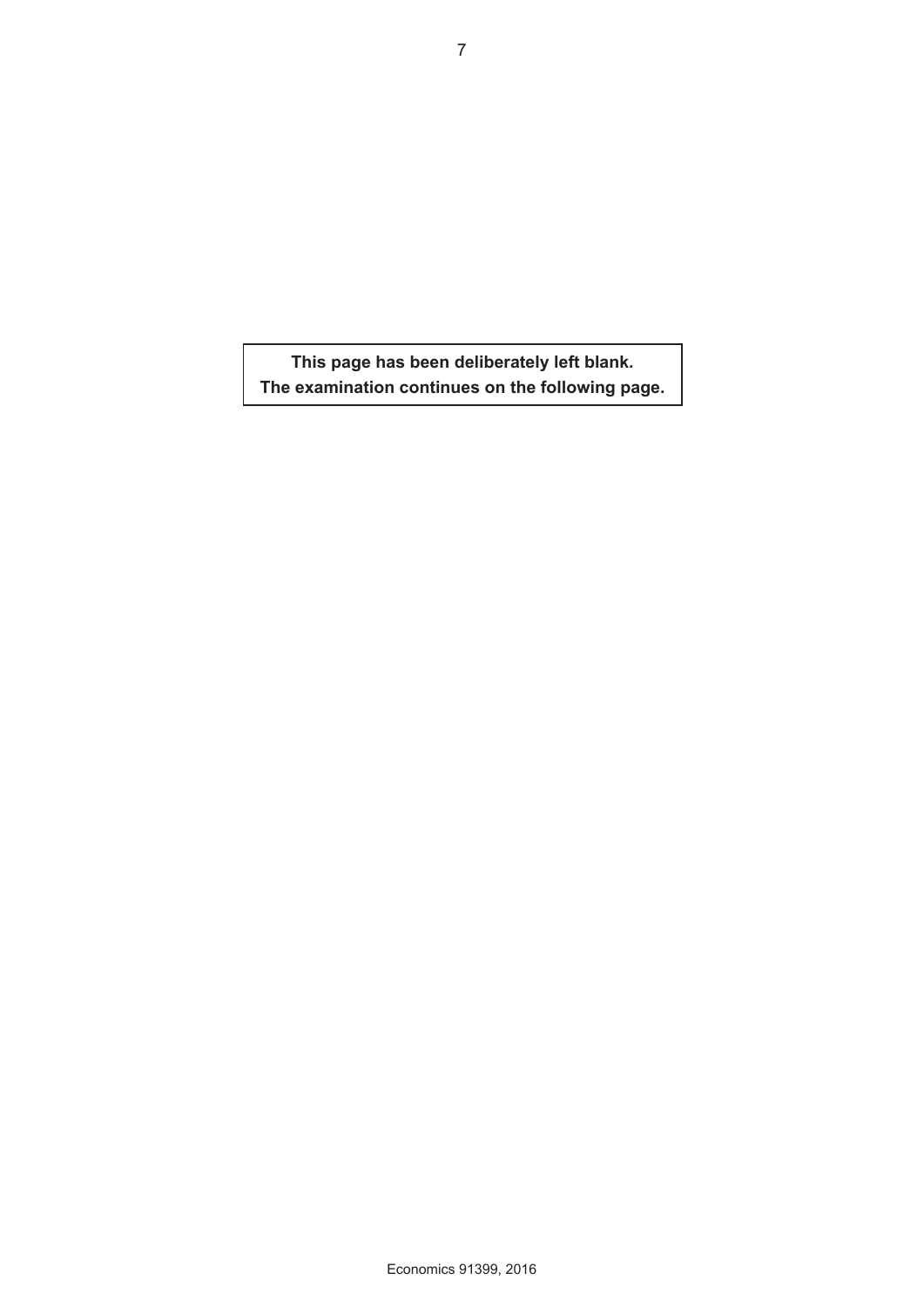## **QUESTION THREE: IMPACT OF INDIRECT TAX AND QUOTA**

A tax on fizzy drinks could save lives and generate millions in revenue for health programmes in New Zealand. High sugar intakes are linked to obesity, type 2 diabetes, and cardiovascular disease; a strong case can, therefore, be made for efforts to reduce consumption.

Source (adapted): http://www.otago.ac.nz/wellington/otago066842.pdf

Graphs Five and Six show the effects of two possible government interventions to reduce consumption of sugary foods by the same amount.  $P_1Q_1$  is the equilibrium before government intervention.



(a) (i) The government may use an indirect tax to encourage a reduction in sugar consumption. Use Graph Five above to complete Table Four below by clearly identifying the relevant labels as a result of an indirect tax on sugary foods.

| <b>Table Four</b>              |                                         |
|--------------------------------|-----------------------------------------|
|                                | <b>Labels from</b><br><b>Graph Five</b> |
| Change in consumer surplus     |                                         |
| Change in producer surplus     |                                         |
| Tax revenue for the government |                                         |
| Deadweight loss                |                                         |

- (ii) Alternatively, the government could restrict the availability of sugary foods by imposing a quota on producers to limit their supply. On Graph Six above, show the impact of a quota on sugary foods by clearly shading in and labelling the area representing:
	- new consumer surplus
	- new producer surplus

<u>VIIIIIIIIII</u>

deadweight loss.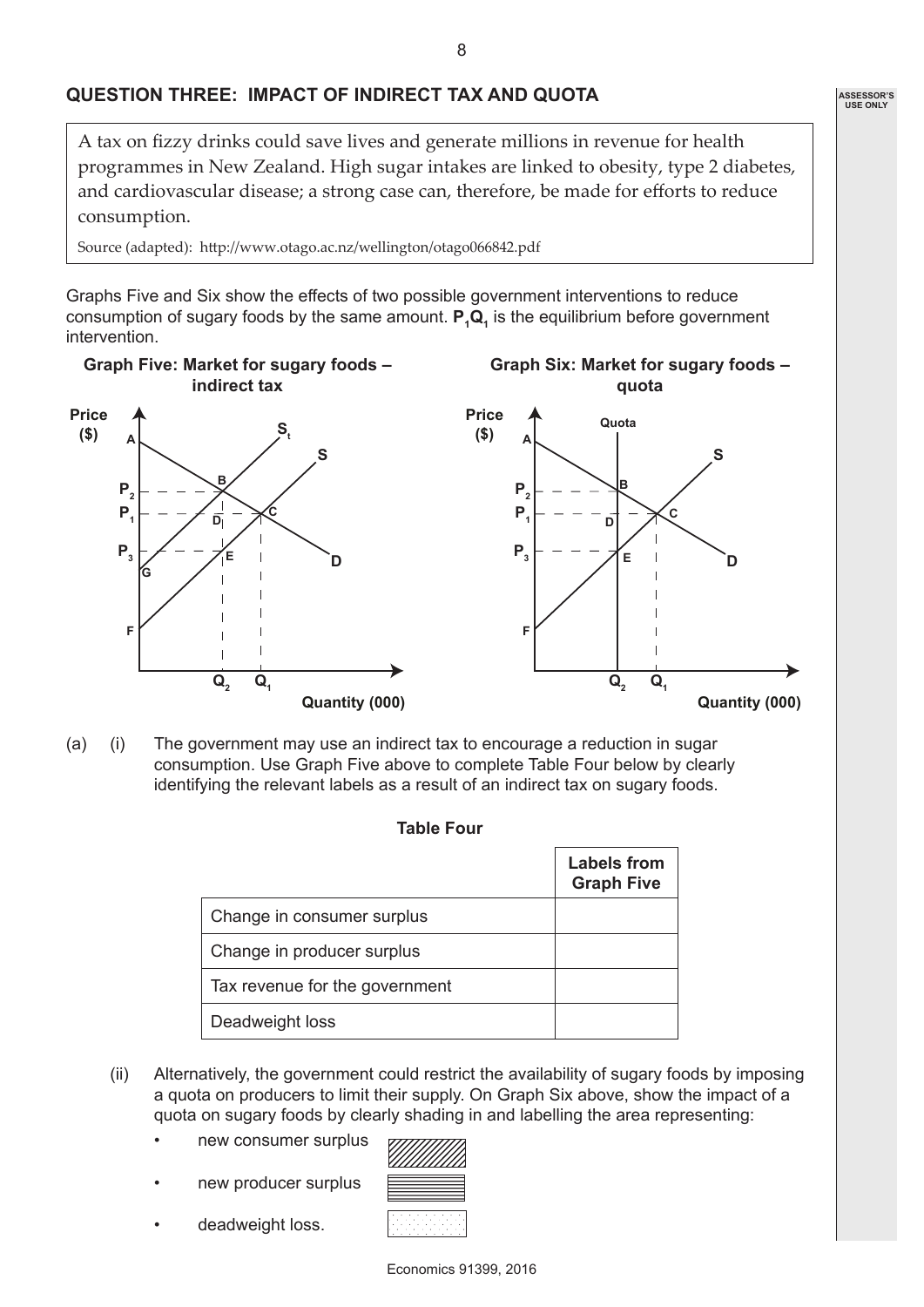- (b) Refer to both Graphs Five and Six, and Table Four, to compare and contrast the impact of an indirect tax and a quota on the market for sugary foods. In your answer, fully explain:
	- the impact on consumers, producers, and the government of an indirect tax on sugary foods
	- the impact on allocative efficiency of the indirect tax and the quota
	- whether the indirect tax or the quota will be more effective in reducing the consumption of sugary foods.